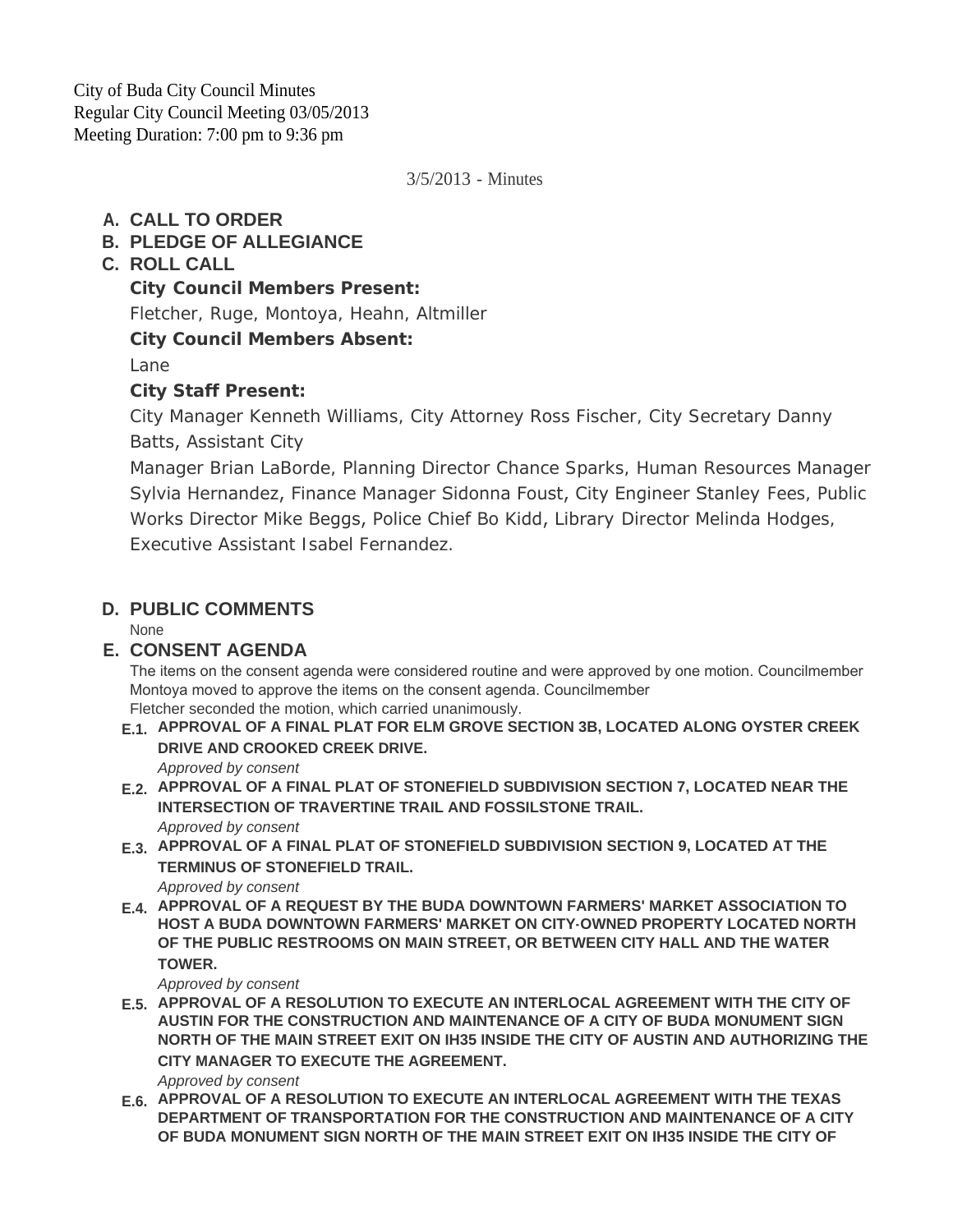**AUSTIN AND AUTHORIZING THE CITY MANAGER TO EXECUTE THE AGREEMENT.** *Approved by consent*

- **APPROVAL OF THE MINUTES OF THE CITY COUNCIL MEETING OF 02/05/2013 E.7.** *Approved by consent*
- **APPROVAL OF THE MINUTES OF THE CITY COUNCIL MEETING OF 02/19/2013 E.8.** *Approved by consent*

# **PRESENTATION F.**

**PRESENTATION AND DISCUSSION ON THE FM 967 WIDENING PROJECT AND OTHER HAYS F.1. COUNTY PRECINCT 2 TRANSPORTATION PROJECTS IN THE BUDA AREA.**

*Hays County Precinct 2 Commissioner Mark Jones presented this item to the City Council. He gave a brief overview of transportation projects in the Buda area and gave an update on the FM 967 widening project. No action was taken by City Council.*

#### **PRESENTATION AND DISCUSSION REGARDING THE TEXAS MAIN STREET PROGRAM. F.2.**

*Chance Sparks, Director of Planning, presented this item to the City Council. He stated that that staff*  wanted to gauge the Council interest in participating in the Texas Historic Commission Main Street *Program, and further stated that the currently vacant position of Tourism Director could be re-purposed to include both tourism and main street program duties, if the Council was so inclined. Mr. Sparks then gave brief overview of the program and the potential benefits of participation, including an increase in the number and type of projects eligible for funding from Hotel Occupancy Taxes. The consensus of the Council was to receive a presentation from staff members of the program at a future Council meeting.*

#### **REGULAR AGENDA ITEMS G.**

**DISCUSS AND CONSIDER APPROVAL OF THE PERFORMANCE AGREEMENT BETWEEN THE BUDA G.1. EDC AND CSI PRINTING.**

*Ann Miller, Director of the Buda EDC, presented this item to the City Council. She stated that the BUDA EDC was proposing to enter into a performance agreement with CSI Specialists, Inc. whereby CSI would agree to relocate to Buda, to make at least \$150,000 in improvements to its facility and to bring full time jobs to the City, beginning with 49 by January 1, 2014 and 57 by January 1, 2018. SHe further stated that the incentive offered to CSI by the EDC was \$75,000 for the improvements. After the presentation, Mayor Ruge made a motion to approve the item. The motion was seconded by Councilmember Altmiller and approved unanimously.* 

**DISCUSS AND CONSIDER APPROVAL OF AN AMENDMENT IN THE FISCAL YEAR 2012-2013 BUDA G.2. ECONOMIC DEVELOPMENT CORPORATION BUDGET.**

*Ann Miller, Director of the Buda EDC, presented this item to the City Council. She stated that the budget amendment was required to appropriate the funds approved in the previous item. After the presentation, Councilmember Montoya made a motion to approve the item. The motion was seconded by Councilmember Heahn and approved unanimously.* 

#### **DISCUSS AND CONSIDER APPOINTING MEMBERS TO THE BOARD OF DIRECTORS FOR G.3. REINVESTMENT ZONE NO. 1 AND THE DUPRE LOCAL GOVERNMENT CORPORATION.**

*City Secretary Danny Batts presented this item to the City Council. He stated that the Council needed to appoint an additional member to the board following the resignation of Sarah Mangham from all City offices in October 2012. After the presentation, Mayor Ruge moved to appoint Councilmember Altmiller to the vacant position. Councilmember Montoya seconded the motion, which carried unanimously.*

#### **DISCUSS AND CONSIDER APPROVAL OF THE FIRST READING OF AN ORDINANCE PROHIBITING G.4. OVERNIGHT PARKING OF COMMERCIAL MOTOR VEHICLES AND CAMPERS UPON PRIVATE PROPERTY.**

*Chance Sparks, Director of Planning, presented this item to the City Council. He stated that staff had worked with the City prosecutor to develop an ordinance that would prohibit the storage of tractor trailer*  equipment overnight at the Cabela's retail facility, as well as at other areas of the City not zoned for such *use. Councilmember Haehn then stated that he would like to consider additional amendments at the time of second reading to place further restrictions on onsite parking of tractor trailers at such retail facilities, including a prohibition on extended parking of running vehicles during daytime hours. After the presentation, Councilmember Heahn moved to approve the first reading of the ordinance. Mayor Ruge*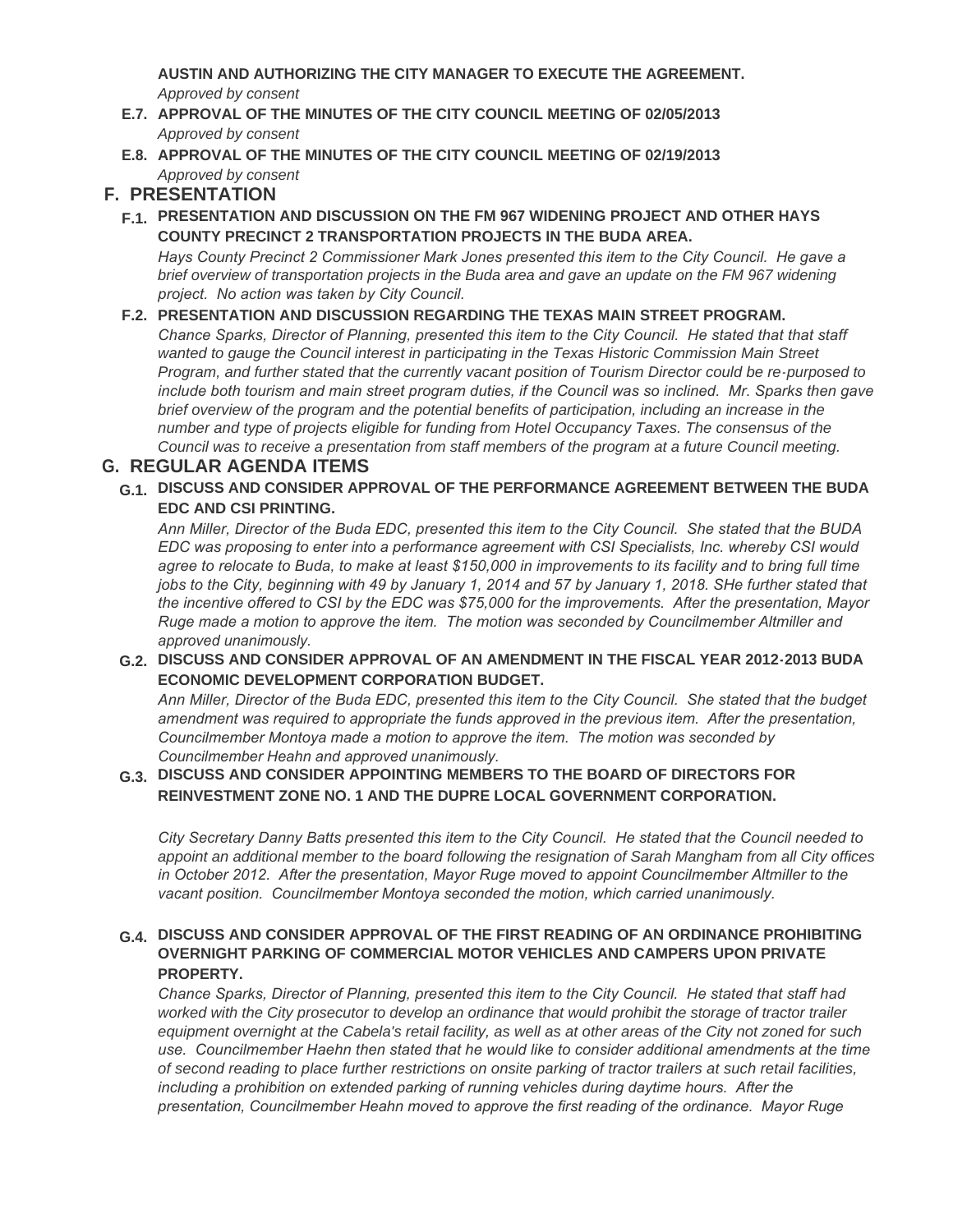*seconded the motion, which carried unanimously.*

**DISCUSS AND CONSIDER APPROVAL OF AN INTERLOCAL AGREEMENT WITH THE CITY OF G.5. AUSTIN TO CONSTRUCT AND MAINTAIN A CITY OF BUDA MONUMENT SIGN NORTH OF THE MAIN STREET EXIT ON IH35 INSIDE THE CITY OF AUSTIN AND AUTHORIZING THE CITY MANAGER TO EXECUTE THE AGREEMENT.**

*Item H5 was deemed redundant & unnecessary after the approval of item E.5 and was pulled from the agenda.*

**DISCUSSION AND DIRECTION TO STAFF ON A POSSIBLE TRAIL TO CONNECT THE GARLIC G.6. CREEK PARK TRAIL TO THE SAFE ROUTES TO SCHOOLS PROJECT.**

*City Engineer Stanley Fees presented this item to the City Council. After the presentation, it was the*  consensus of the Council that staff should produce a cost estimate for the project and identify potential *funding sources, if any, and report back to the City Council at a later date.*

**DISCUSSION AND DIRECTION TO STAFF ON NO PARKING ZONE AT TRAFFIC CONTROL DEVICES. G.7.** *City Engineer Stanley Fees presented this item to the City Council. He stated that this item was intended to improve visibility and maneuverability at intersections. After the presentation, it was the consensus of the Council that staff bring forward an ordinance at a future Council meeting to establish no parking zones at all traffic control devices, with a formal definition of "traffic control device" and extending to zones up to 30 feet from the devices, if practical.*

### **EXECUTIVE SESSION H.**

The City Council convened in close executive session at 8:23 p.m. to consider the items below. The Council returned from closed executive session at 9:25 p.m. and took action as described below.

**PURSUANT TO GOVT CODE 551.071, THE CITY COUNCIL WILL MEET IN CLOSED SESSION TO H.1. SEEK THE ADVICE OF LEGAL COUNSEL REGARDING PENDING LITIGATION: CITY OF BUDA V. AUSTIN BRIDGE AND ROAD, L.P., CAUSE NO. 09- 2216, IN THE 207TH DISTRICT COURT, HAYS COUNTY.**

*Councilmember Montoya moved to approve the final litigation budget as presented by the City Attorney. Councilmember Fletcher seconded the motion, which carried unanimously.*

**PURSUANT TO GOVT CODE 551.087, THE CITY COUNCIL WILL MEET IN CLOSED SESSION TO H.2. DISCUSS OR DELIBERATE COMMERCIAL OR FINANCIAL INFORMATION RECEIVED FROM BUSINESS PROSPECTS THAT THE COUNCIL SEEKS TO HAVE LOCATE, STAY, OR EXPAND IN OR NEAR THE CITY OF BUDA AND WITH WHICH THE CITY IS CONDUCTING ECONOMIC DEVELOPMENT NEGOTIATIONS, AND TO DELIBERATE FINANCIAL OR OTHER INCENTIVES TO THE BUSINESS PROSPECTS.**

### **STAFF REPORTS I.**

None

### **CITY MANAGER'S REPORT J.**

City Manager Williams updated the City Council on the following subjects:

1. He notified the Council that Emergency Services District No. 8 would be conducting a controlled burn at City Park on March 7, 2013

2. He updated the Council on the City's legislative program, including the black fire hydrant and ESD bills.

3. He noted that the annual report would be distributed soon.

4. He stated that the new LED message board would be located in the median near Walgreens on Main St.

### **CITY COUNCIL REQUESTS FOR FUTURE AGENDA ITEMS K.**

1. Councilmember Montoya requested a future agenda item for an ordinance to prohibit burning within the City Limits.

2. Councilmember Altmiller asked for a budget calendar detailing the important dates in the budget process.